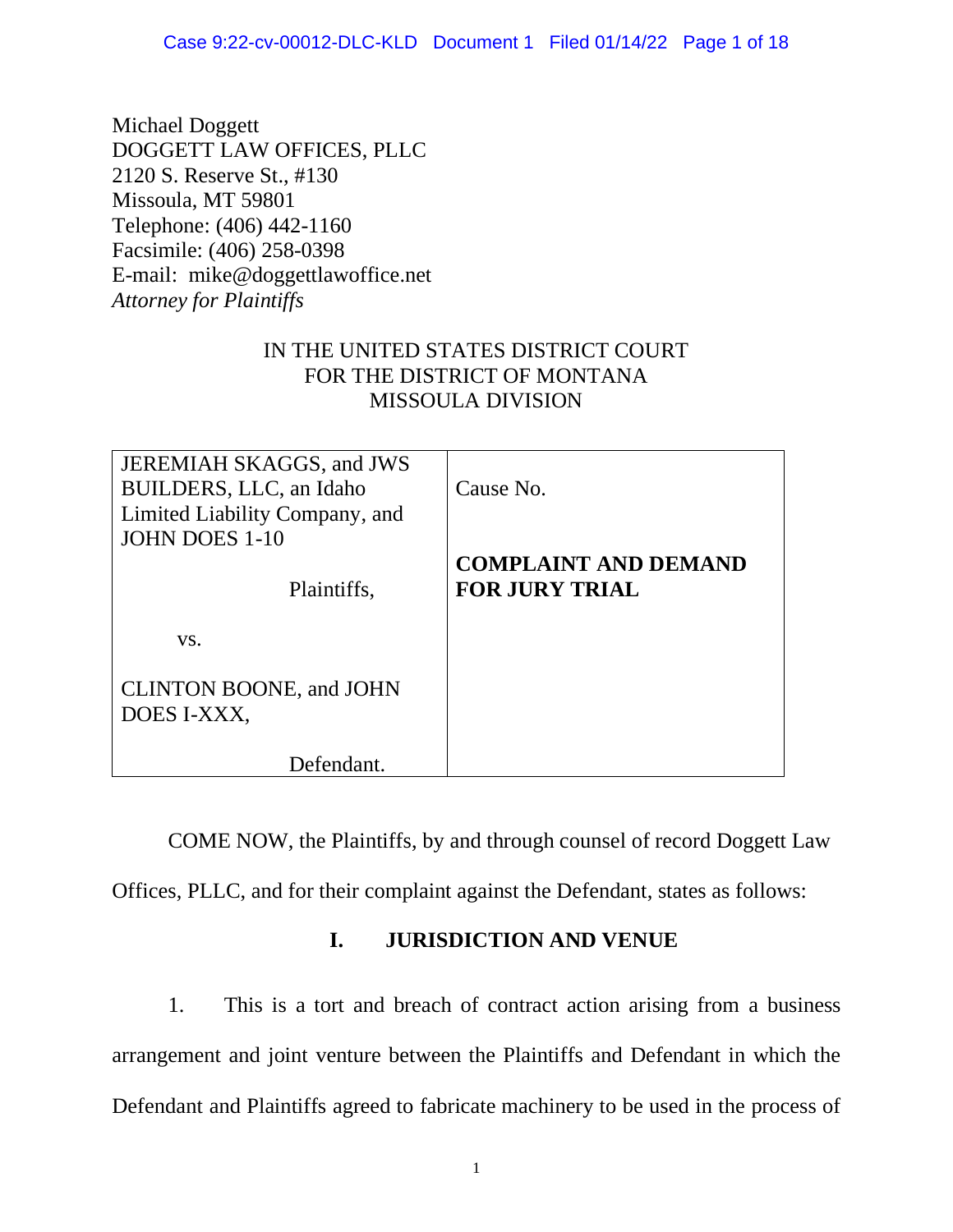#### Case 9:22-cv-00012-DLC-KLD Document 1 Filed 01/14/22 Page 2 of 18

turning hemp into CBD in a facility in Lincoln County, Montana in exchange for payment by Defendant to Plaintiffs for time, materials, and 45% of any remaining profits after expenses.

2. Jurisdiction and venue are proper before this Court because the acts and omissions alleged herein occurred within the jurisdiction of this Court in Lincoln County, Montana and there is complete diversity of jurisdiction. Plaintiff Jeremiah Skaggs is a resident of Idaho, Plaintiff JWS Builders, LLC is an Idaho Limited Liability Company and resident of Idaho, and Defendant is a resident of Oregon. This Court has diversity jurisdiction pursuant to 28 U.S.C. § 1332(a) because the parties are citizens of different states and the matter in controversy exceeds \$75,000 exclusive of interest and costs.

#### **II. PARTIES**

3. Plaintiffs incorporate all paragraphs of this Complaint as if alleged in this Section.

4. Plaintiff Jeremiah Skaggs is a machinist and fabricator who is a resident of Idaho.

5. Plaintiff JWS Builders, LLC provides fabrication and building services in Idaho and the northwest.

6. Upon information and belief, Defendant Clinton Boone is an individual person who is a resident of Deschutes County, Oregon.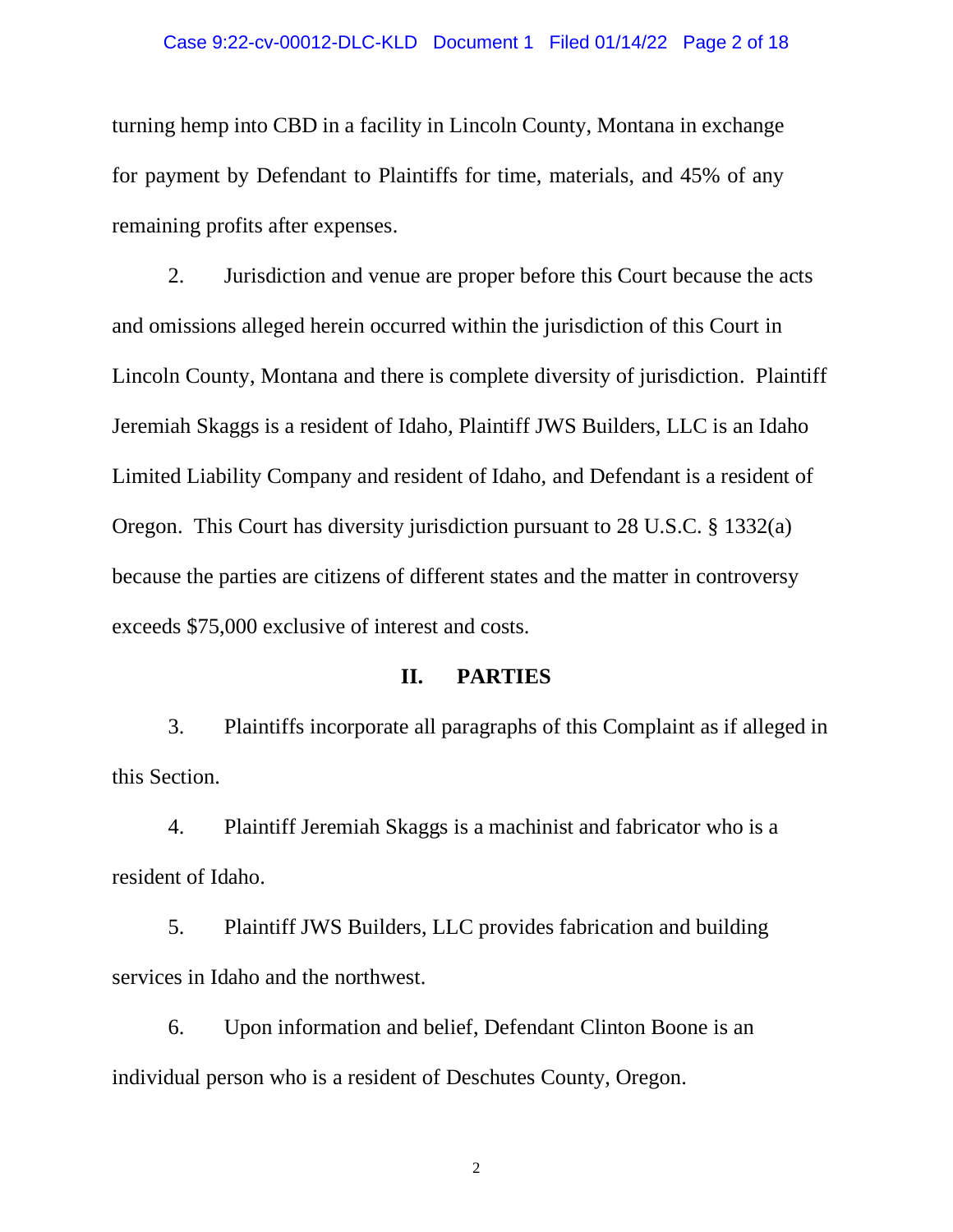7. John Does 1-10 are unidentified and unknown plaintiffs who may be substituted into this cause of action as their identities are discovered.

8. John Does I-XXX are unidentified and unknown defendants who may be substituted into this cause of action as their identities are discovered.

### **III. ALLEGATIONS COMMON TO ALL COUNTS**

9. Plaintiffs incorporates all paragraphs of this Complaint as if alleged in this Section.

10. In late 2019, a corporation named Isotex Health LLC, a Texas Limited Liability Company, (hereafter "Isotex") began developing a large facility in coordination with Lincoln County, Montana to process hemp crops into CBD products. As part of the arrangement, Isotex hoped to provide hundreds of jobs to people in Lincoln County, Montana.

11. As part of its development, Isotex hired Defendant as a subcontractor to render raw hemp plants into usable CBD for sale on the open market.

12. Defendant used a number of corporations and limited liability companies to carry on his business, including but not limited to Carter Fabrication, LLC, and Hemp Robotics, LLC.

13. Defendant founded and controls Carter Fabrication, LLC, an Oregon limited liability company, and Hemp Robotics, LLC.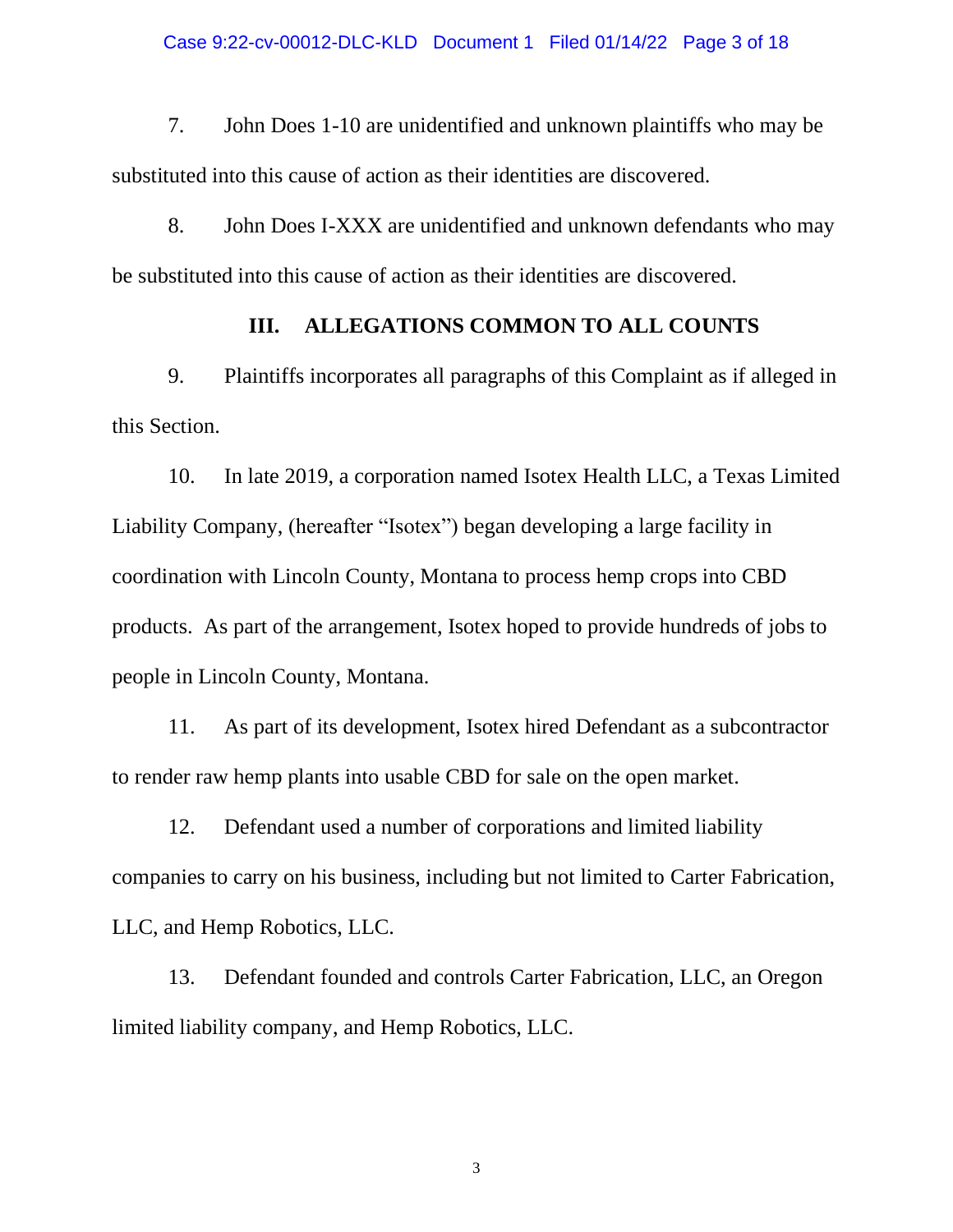14. The Defendant controlled and continues to control all of the entities in Paragraphs 12 and 13 such that there was a unity of interest between all the entities.

15. All of the entities in Paragraphs 12 and 13 are and were alter egos of the Defendant during the time period giving rise to the allegations in this Complaint.

16. Plaintiff Jeremiah Skaggs moved himself, his family and several employees from Idaho to Lincoln County, Montana and began work in October, 2019 on the project.

17. Plaintiffs and Defendant reached an agreement and joint venture to split the proceeds of Isotex's payment funding with 45% of the proceeds after expenses to be distributed to the Plaintiffs for their expertise in fabrication, and 55% to the Defendant for his expertise in hemp processing and procurement of the contract with Isotex. As an additional part of the joint venture and agreement, Defendant agreed to pay Plaintiffs for the time and materials incurred by Plaintiffs.

18. On or about November 25, 2019 Defendant's agent confirmed his individual control of the project and LLCs. In an e-mail sent from an email address belonging to Hemp Robotics, LLC, related to an invoice dispute, Defendant's sister stated, "I AM YOUR BOSS and I WILL FIRE YOU !!" Defendant's agent represented that she, and not any particular LLC, had direct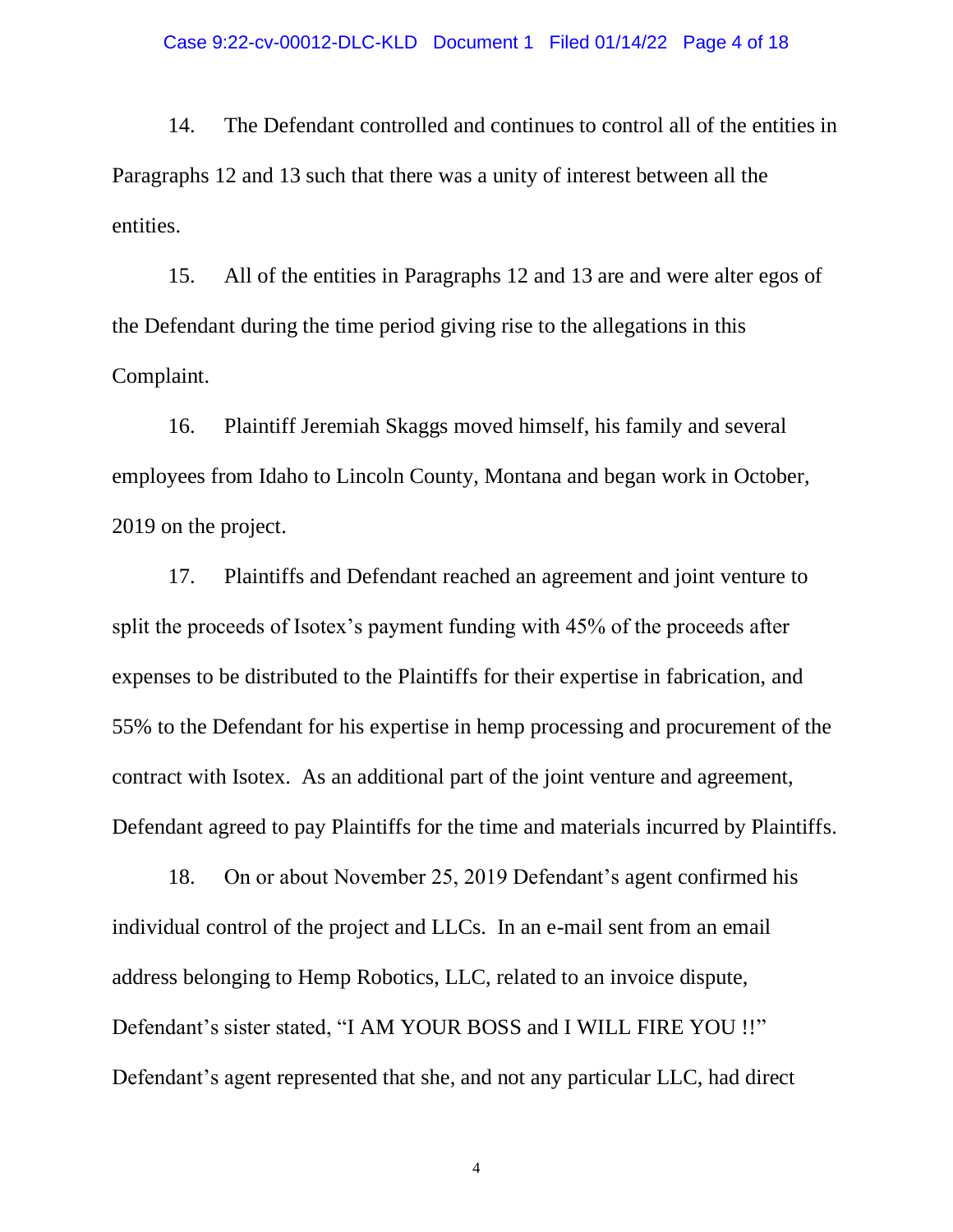#### Case 9:22-cv-00012-DLC-KLD Document 1 Filed 01/14/22 Page 5 of 18

control of the fabrication operation and could terminate Plaintiffs' interest in the venture at any time.

19. Defendant frequently sent emails from different LLCs and used each LLC as his alter-ego and any particular LLC identity should be disregarded.

20. Upon information and belief, Defendant alleged that Isotex agreed to pay Defendant \$3,360,500.00 to complete the joint venture project. Isotex allegedly paid Defendant \$2,688,400.00 towards completion of the fabrication project, leaving an alleged shortfall of \$672,100. Even with the alleged shortfall of \$672,100, \$2,688,400 was more than enough to complete the joint venture. Defendant has provided no proof that Isotex did not pay the contracted amount. In any case, the initial payment was sufficient for Defendant to create a joint venture with Plaintiffs and begin work.

21. In a letter from Defendant to Plaintiffs mailed on December 16, 2019, Defendant indicated that the funds owed in the amount of \$672,100 by Isotex were owed to Plaintiffs and Defendant, an acknowledgement that the joint venture disregarded the formalities of the corporate entities to such an extent that Defendant had control over the entirety of the money paid by Isotex. Defendant further acknowledged in that letter that Plaintiffs were entitled to their proportionate share of the \$672,100 shortfall and 45% of the profits of the project after expenses.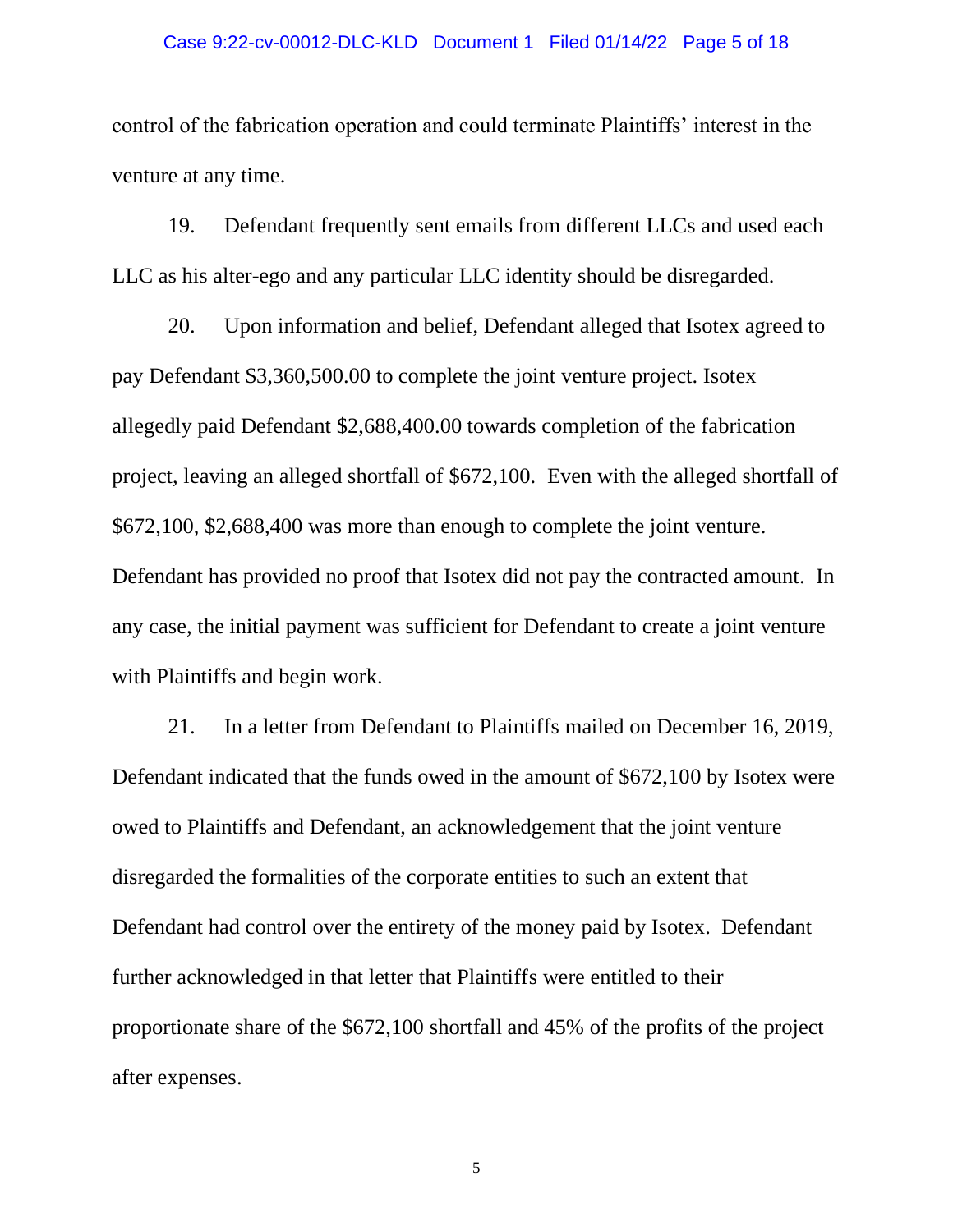#### Case 9:22-cv-00012-DLC-KLD Document 1 Filed 01/14/22 Page 6 of 18

22. Sometime in December, 2019, out of apparent concern over Isotex's ability to pay the remaining \$672,100 due to Plaintiffs and Defendant, Defendant rented a storage unit in his own name and moved various pieces of machinery, tools and equipment into the storage unit. Defendant refused to continue working on the fabrication project and requested that Plaintiffs do so as well.

23. On December 19, 2019, Defendant sent Plaintiffs a letter. In the December 19, 2019 letter the Defendant indicated that he had sole authority to distribute funds from the project. At that time, Defendant alleged that approximately \$200,000 had been distributed to Plaintiffs for the fabrication of the hemp and CBD processing equipment. In other words, by December 19, 2019, Defendant had paid approximately \$200,000 to Plaintiffs for time and materials and retained in excess of \$2,400,000.00 for himself.

24. In the December 19, 2019 letter, Defendant indicated that the "last thing he wanted" was to stop working on the joint venture, but alleged that it was a necessary step in order to compel Isotex to pay the remaining \$672,100 allegedly due.

25. Defendant did not take any other steps to recoup the \$672,100 allegedly due, such as by filing a claim against Isotex, or reducing the scope of work to fit the amount paid.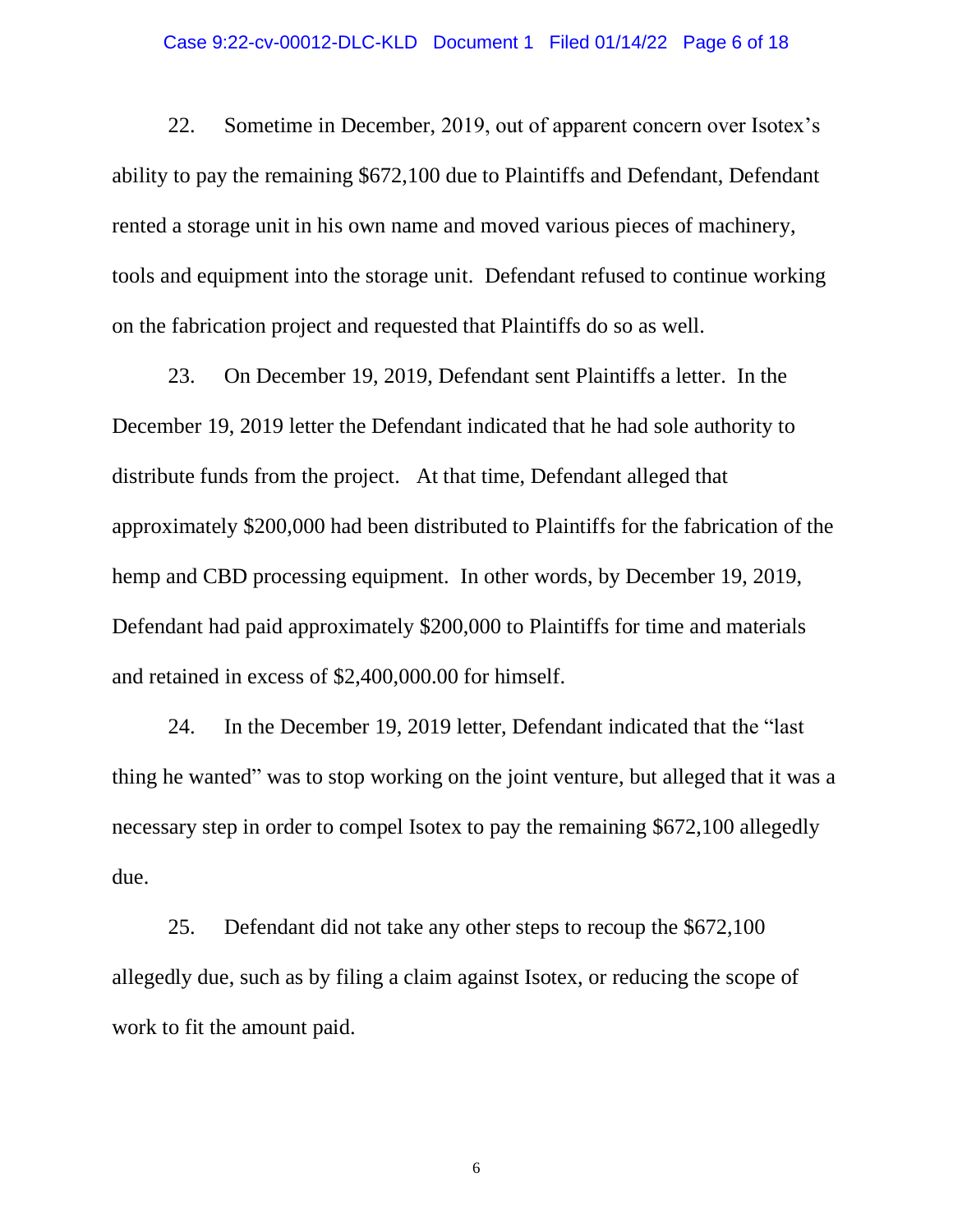#### Case 9:22-cv-00012-DLC-KLD Document 1 Filed 01/14/22 Page 7 of 18

26. Defendant did not return any money to Isotex or Plaintiffs after learning of the alleged shortfall. Instead, Defendant elected to wrongfully retain the entirety of the funds paid to complete the joint venture.

27. After December 19, 2019, Defendant became more difficult to reach, eventually cutting off contact with the Plaintiffs in January, 2020.

28. Through his words and deeds, the Defendant attempted to interfere with Plaintiffs' relationship with Isotex in order to retain payments made by Isotex to Defendant for the completion of a project that he did not complete. Defendant interfered with Plaintiffs' relationship with Isotex by instructing Plaintiffs to cease working on the joint venture fabrication project.

29. In his discussions with Isotex, Isotex was supportive of Defendant's completion of the fabrication project, but they did not have the requisite funds necessary to compensate Plaintiffs for time and materials because Defendant absconded with those funds.

30. As evidence of Defendant's individual control over his part of the joint venture, Defendant rented a storage unit in his own name in which he kept items belonging to Plaintiffs and the joint venture.

31. Based on representations made to the Plaintiffs, Plaintiffs kept working on the project into 2020 because they were obligated to do so under the terms of the joint venture.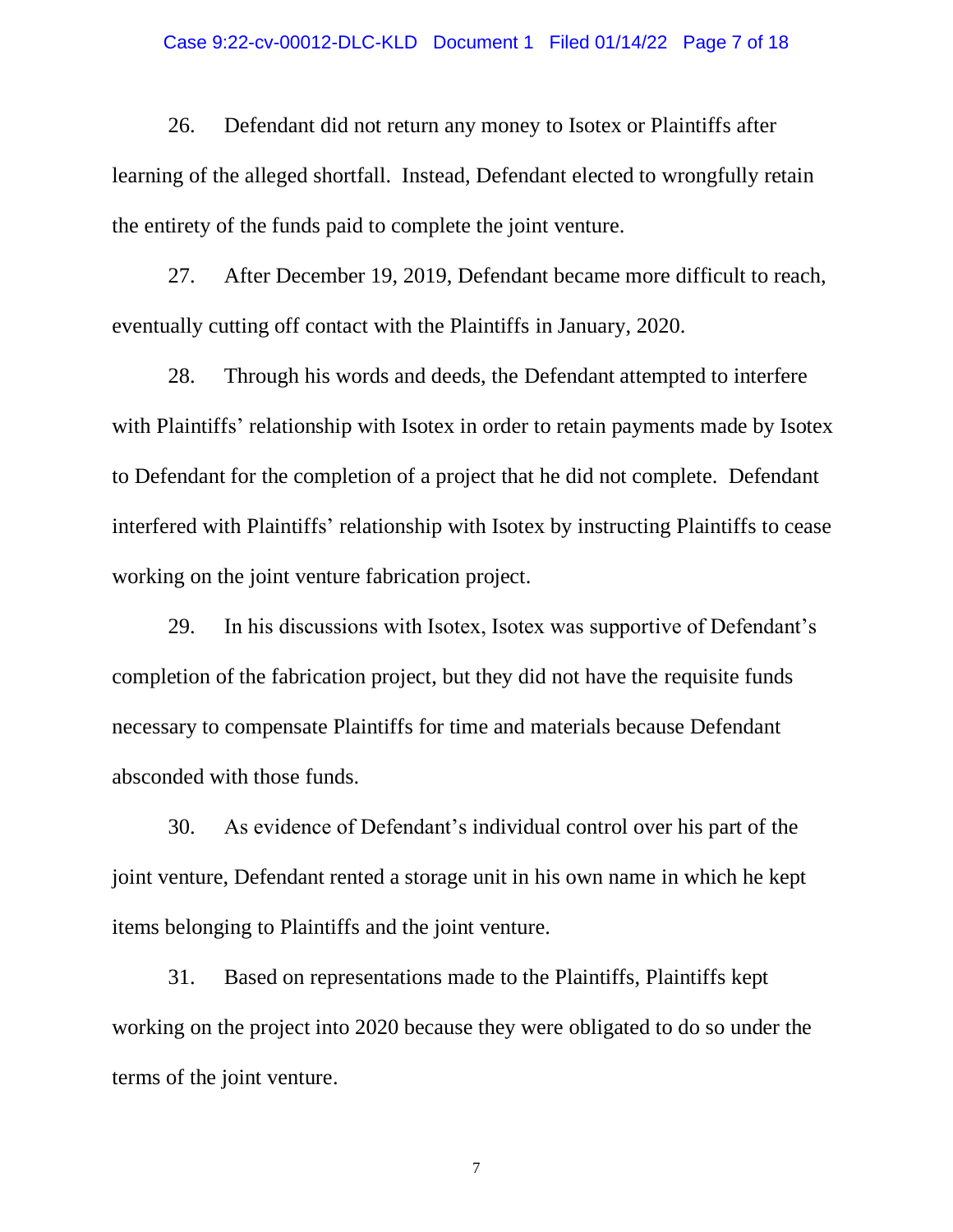32. At a meeting on January 25, 2020, Defendant terminated his agreement and business relationship with the Plaintiffs and absconded with in excess of \$2,400,000.00.

33. At the time Defendant breached his agreement with Plaintiffs, he owed Plaintiffs \$156,807.01.

34. At the time he mailed the documents in January, less than \$300,000 of the \$2,688,400.00 the Defendant received from Isotex had been paid or distributed.

35. Conservatively, Defendant absconded with over \$2,000,000 for which no work was completed and that he was not entitled to retain.

36. Defendant stopped communicating with Plaintiffs in 2020 and then sent him a letter dated January 14, 2020 setting a January 25, 2020 meeting in which Defendant intended to disassociate Plaintiffs from the joint venture in order to wrongfully retain the remainder of the funds paid by Isotex.

37. On January 25, 2020, Defendant wrongfully terminated Plaintiffs from the joint venture.

## **IV. CLAIMS FOR RELIEF**

# **A. Counts 1 through 4: Breach of Contract, Breach of Covenant of Good Faith and Fair Dealing, Unjust Enrichment and Constructive Trust**

38. Plaintiff incorporates by reference all other paragraphs as if set forth herein.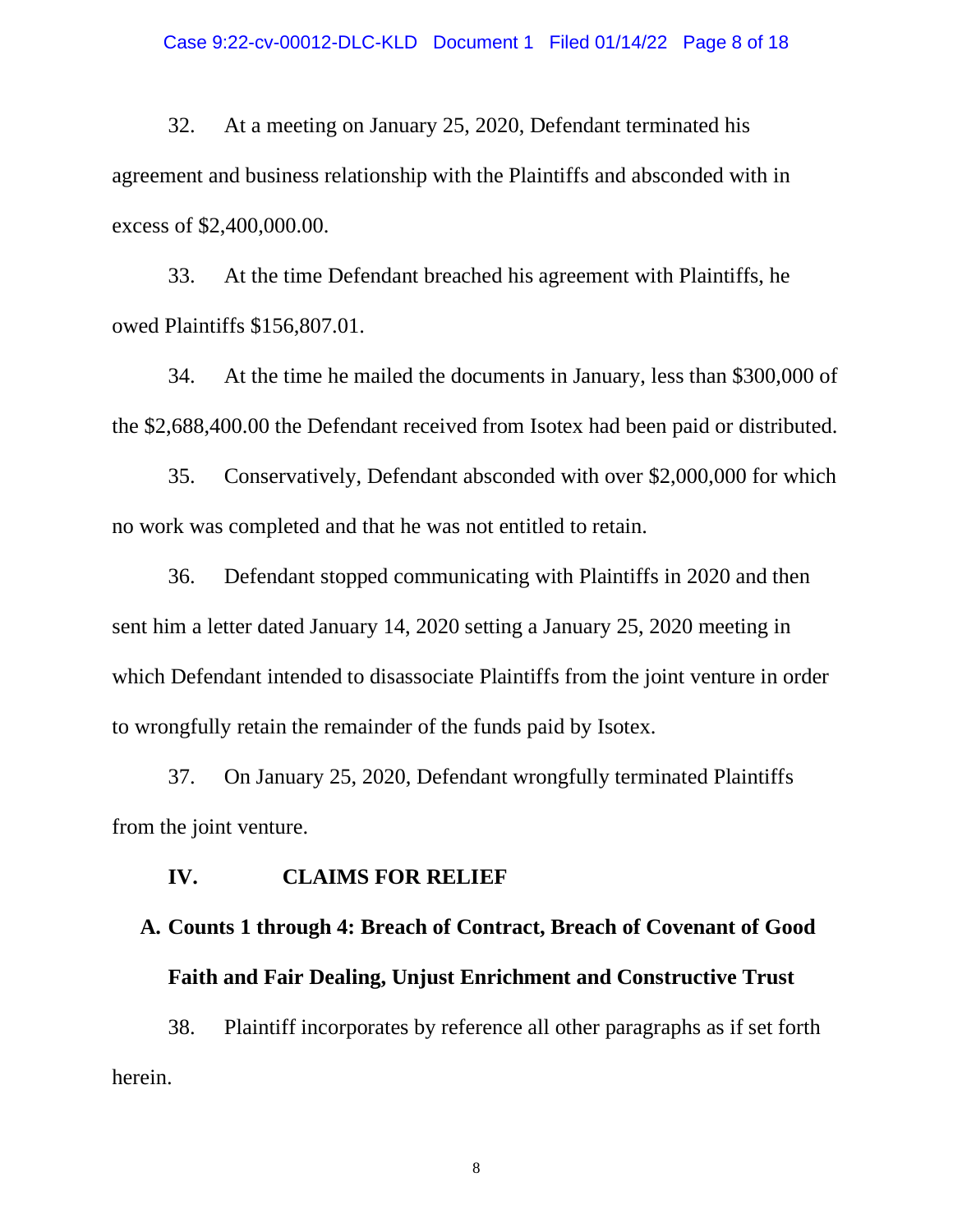#### Case 9:22-cv-00012-DLC-KLD Document 1 Filed 01/14/22 Page 9 of 18

39. Defendant entered into, or assumed the terms of, agreements, with attendant covenants of good faith and fair dealing, with Plaintiff to fabricate machinery consistent with a joint venture described herein.

40. Unjust enrichment is (1) a benefit conferred on one person by another; (2) an appreciation or knowledge by the conferee of the benefit; and (3) the acceptance or retention by the conferee of the benefit under such circumstances as to make it inequitable for the conferee to retain the benefit without payment of its value.

41. Defendant was conferred money for the fabrication of machinery. Defendant had knowledge of the payments made to him. Under the circumstances explained in this Complaint, the acceptance or retention by the Defendant of the payment from Isotex would be done under such circumstances as to make it inequitable for the Defendants to retain the payments made by the Isotex.

42. Defendant breached the agreement and joint venture, its attendant covenant(s) of good faith and fair dealing and was unjustly enriched by failing to provide funds in his possession due the Plaintiffs for their past and future anticipated work on the joint venture. Defendant's breach of the agreement(s) and attendant covenant(s) of good faith and fair dealing caused Plaintiffs to suffer injuries and attendant damages, all while unjustly enriching Defendant.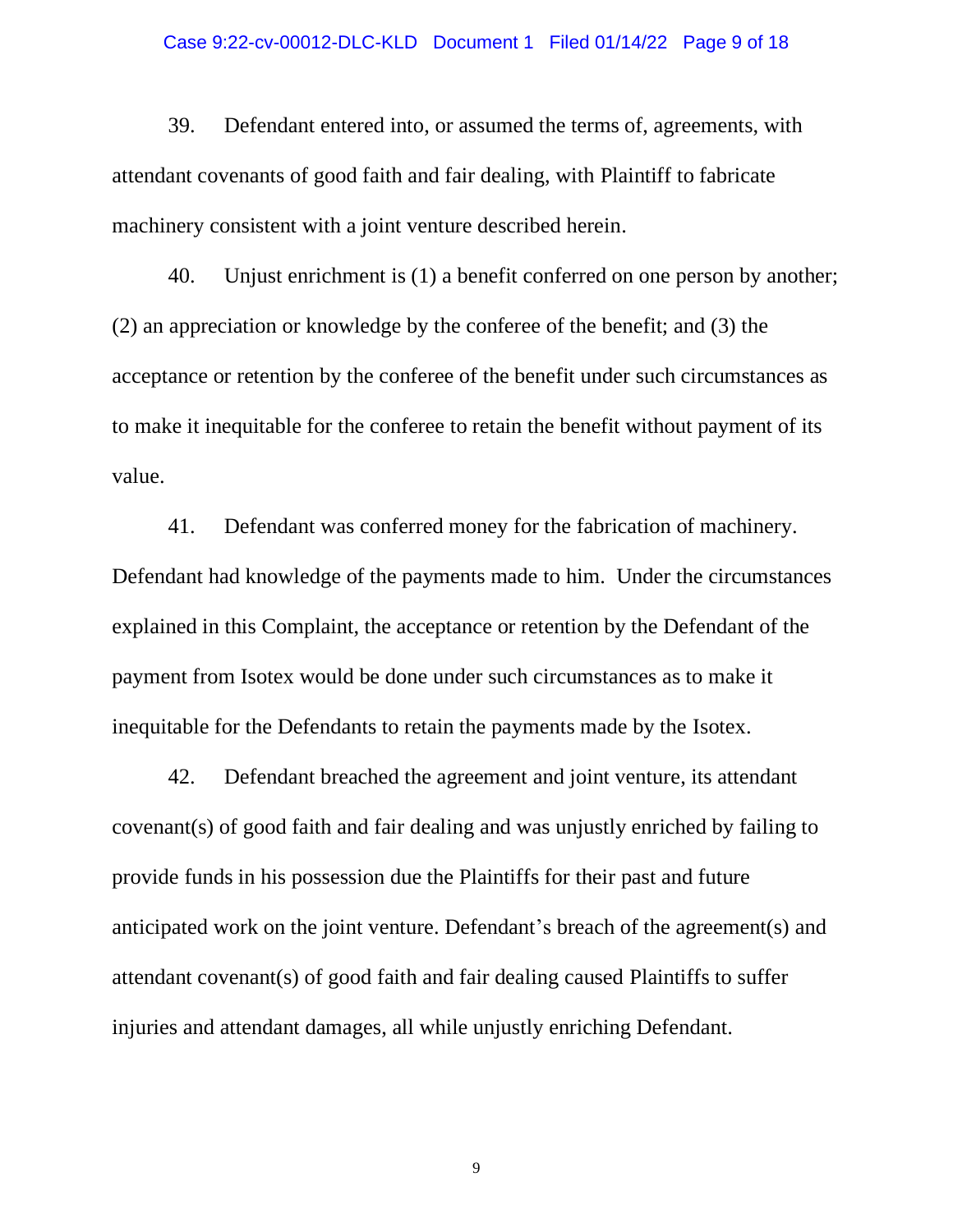43. A constructive trust should be imposed in this case on the funds received by the Defendant from Isotex because Defendant has an equitable duty to convey the funds to Plaintiff or others and Defendant would be unjustly enriched if permitted to retain the funds.

# **B. Count 5: Intentional Infliction of Emotional Distress (PLAINTIFF JEREMIAH SKAGGS)**

44. Plaintiff Jeremiah Skaggs repeats all allegations in the Complaint as if fully restated herein.

45. One who by extreme and outrageous conduct intentionally or recklessly causes severe emotional distress to another is subject to liability for such emotional distress.

46. Defendant's conduct was so outrageous in character, and so extreme in degree, as to go beyond all possible bounds of decency and should be considered intolerable in a civilized community.

47. Plaintiff Jeremiah Skaggs suffered serious and severe emotional distress because of Defendant's intentional acts. Plaintiff suffered damages and continue to suffer damages because of the Defendant's extreme and outrageous conduct.

**C. Count 6: Negligent Infliction of Emotional Distress (PLAINTIFF JEREMIAH SKAGGS)**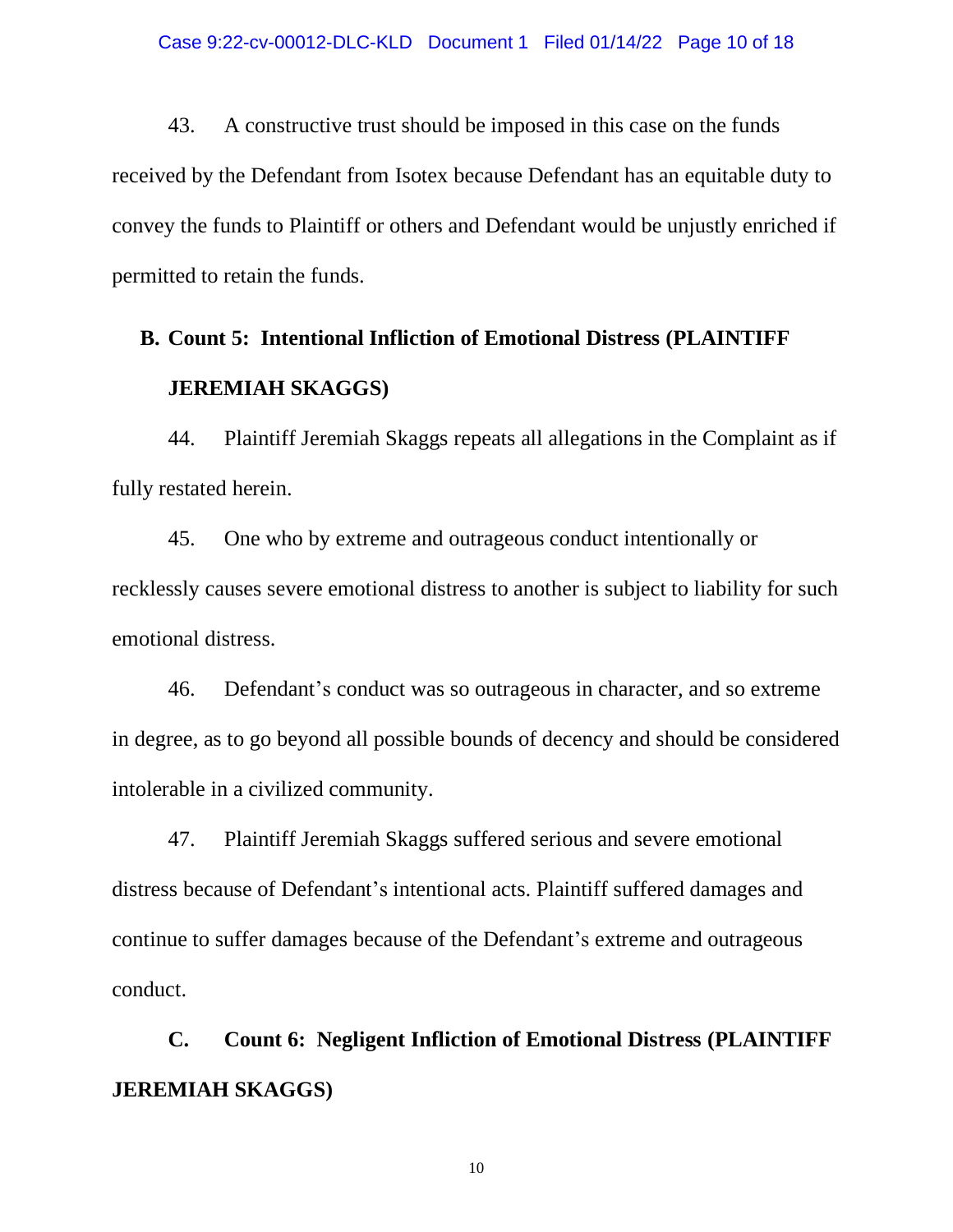#### Case 9:22-cv-00012-DLC-KLD Document 1 Filed 01/14/22 Page 11 of 18

48. Plaintiff Jeremiah Skaggs repeats all allegations in the Complaint as if fully restated herein.

49. An independent cause of action for negligent infliction of emotional distress will arise under circumstances where serious or severe emotional distress to the plaintiff was the reasonably foreseeable consequence of the Defendant's negligent act or omission.

50. Plaintiff Jeremiah Skaggs suffered serious and severe emotional distress as a reasonably foreseeable consequence of the Defendant's negligent acts or omissions.

51. Plaintiff Jeremiah Skaggs suffered damages and will continue to suffer damages as a result of the Defendant's extreme and outrageous conduct.

## **D. Count 7: Constructive Fraud**

52. Plaintiffs repeat all allegations in the Complaint as if fully restated herein.

53. Defendant represented that he was committed to completing a joint venture in which Plaintiffs would be responsible for fabricating machinery and Defendant would be responsible for procuring a contract and obtaining funding from Isotex.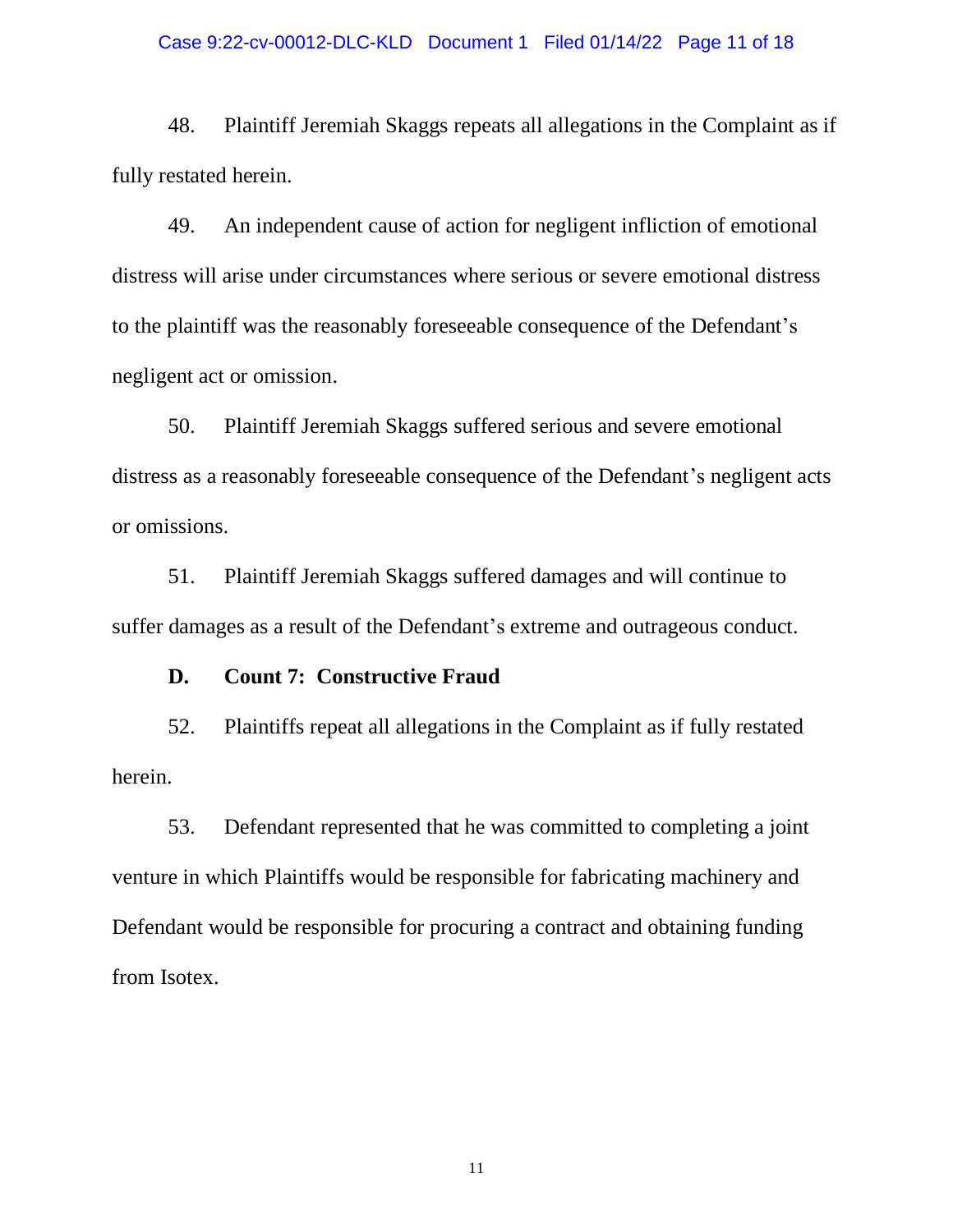54. Defendant's representations were material in terms Plaintiff's commitment to moving to Montana, procuring employees, and fabricating equipment involved in the processing of hemp and CBD.

55. Defendant understood that his representations were false.

56. Plaintiffs were ignorant of the falsity of Defendant's representations.

57. Plaintiffs relied upon the truth of Defendant's representations to engage his expertise in the fabrication of machinery to process hemp and CBD.

58. Plaintiffs had the right to rely upon Defendant's representations.

59. Plaintiffs have been damaged through their reliance on Defendant's representations.

### **E. Count Eight: Deceit**

60. Plaintiffs repeat all allegations in the Complaint as if fully restated herein.

61. Defendant willfully deceived Plaintiffs regarding the joint venture as described herein.

62. Defendant deceived Plaintiffs with the intent to induce Plaintiffs to perform work fabricating machinery for the Defendant.

63. Defendant did not have reasonable grounds to believe that he was truly interested in completing the joint venture because he abruptly disassociated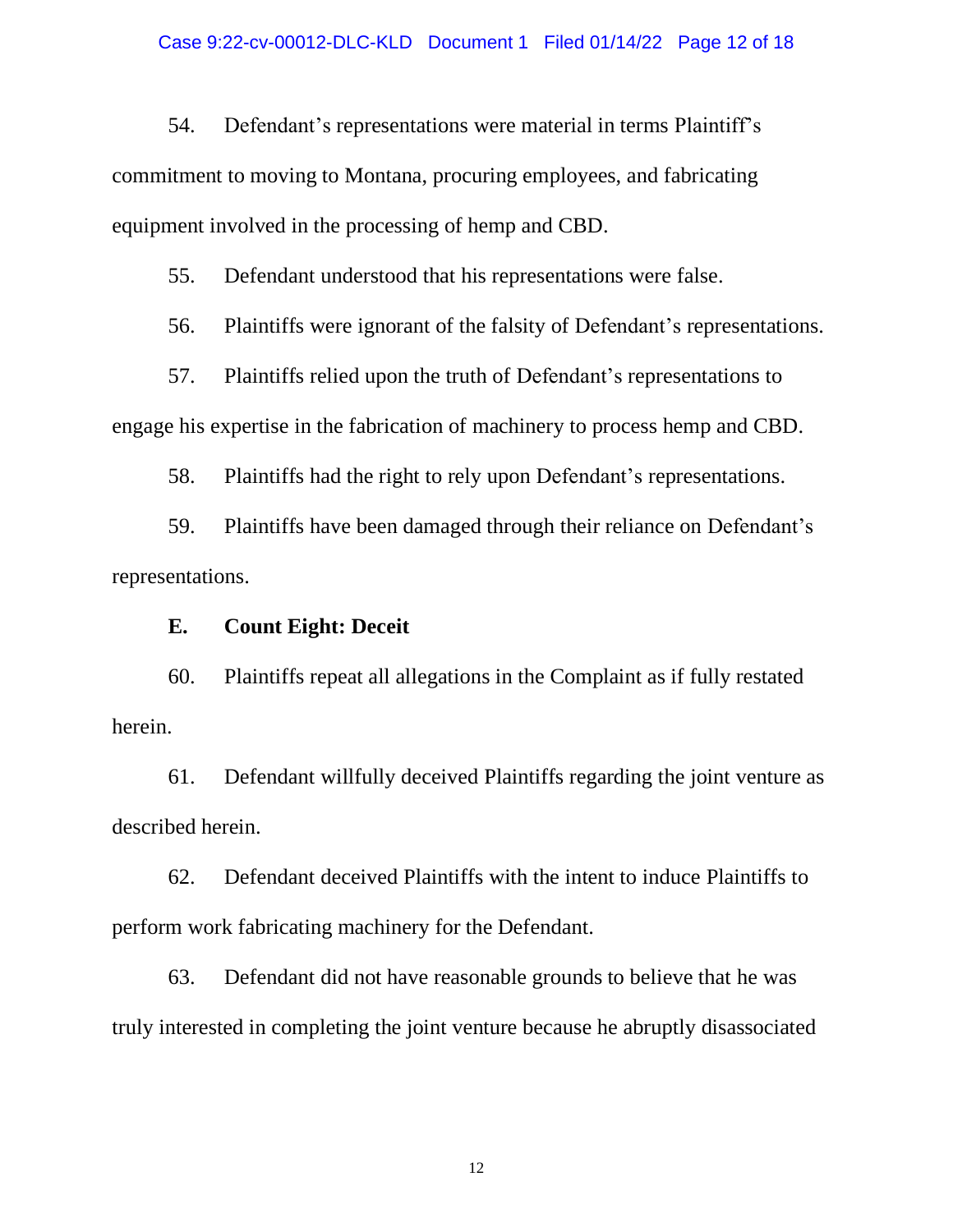his partnership with Plaintiff in January, 2020 and absconded with millions of dollars in funds.

64. Plaintiffs have been damaged by Defendant's deceit because they relied upon Defendant's representations that Plaintiffs would be compensated for profits, time and materials, and profits in the fabrication of equipment to process CBD and hemp.

## **F. Count 9: Breach of Fiduciary Duty**

65. Plaintiffs repeat all allegations in the Complaint as if fully restated herein.

66. Montana common law and Section 35-10-405(2), MCA provides that Defendant owes a fiduciary duty to Plaintiffs in connection with his appropriation of partnership property or opportunity. Defendant breached this fiduciary duty of loyalty by claiming and retaining an extraordinarily large sum as his sole property and refusing to pay Plaintiffs their share.

67. Plaintiffs suffered damages as a result of Defendant's breach of his fiduciary duty.

**G. Alter Ego (All Plaintiffs and the similarly situated individuals Against Defendant)**

68. Plaintiffs incorporate by reference all other paragraphs as if fully set forth herein.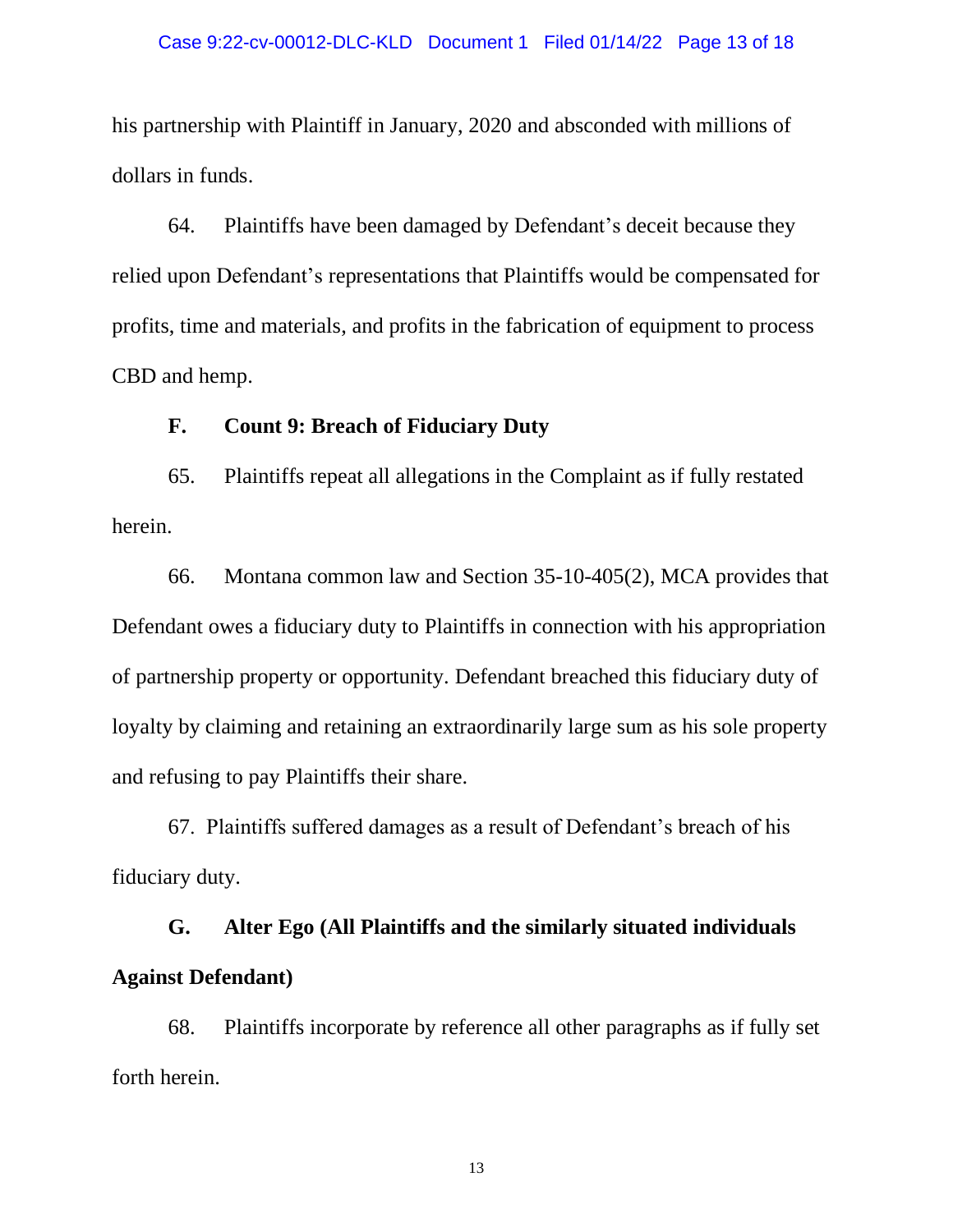#### Case 9:22-cv-00012-DLC-KLD Document 1 Filed 01/14/22 Page 14 of 18

69. The identity of the limited liability companies and other entities controlled by Defendant, including but not limited to Carter Fabrication, LLC, Hemp Robotics, LLC as well as other corporate entities referenced in this complaint or yet to be discovered, are one and the same as the Defendant. Defendant operates these companies with common ownership, shareholders, officers, directors and managers, common offices, centralized accounting, payment of wages by one entity to another entity's employees, common business names, services by employees of one entity on behalf of another entity, and/or unclear, uneven, or self-serving allocation of profits and losses between entities.

70. Based on information and belief, insufficient income from the operation of the joint venture was directed towards the reasonable and proper operation of the joint venture, and was instead channeled, directly or indirectly through other entities and Defendant himself.

71. Carter Fabrication, LLC, Hemp Robotics, LLC as well as other corporate entities referenced in this complaint or yet to be discovered are the alter egos of each other and/or other entities and/or other individual owners and shareholders or partners yet to be discovered, acting solely as conduits for the performance of their business and as a subterfuge to avoid liability and responsibility, defeat public convenience, justify wrong, or perpetrate fraud on persons dealing with them.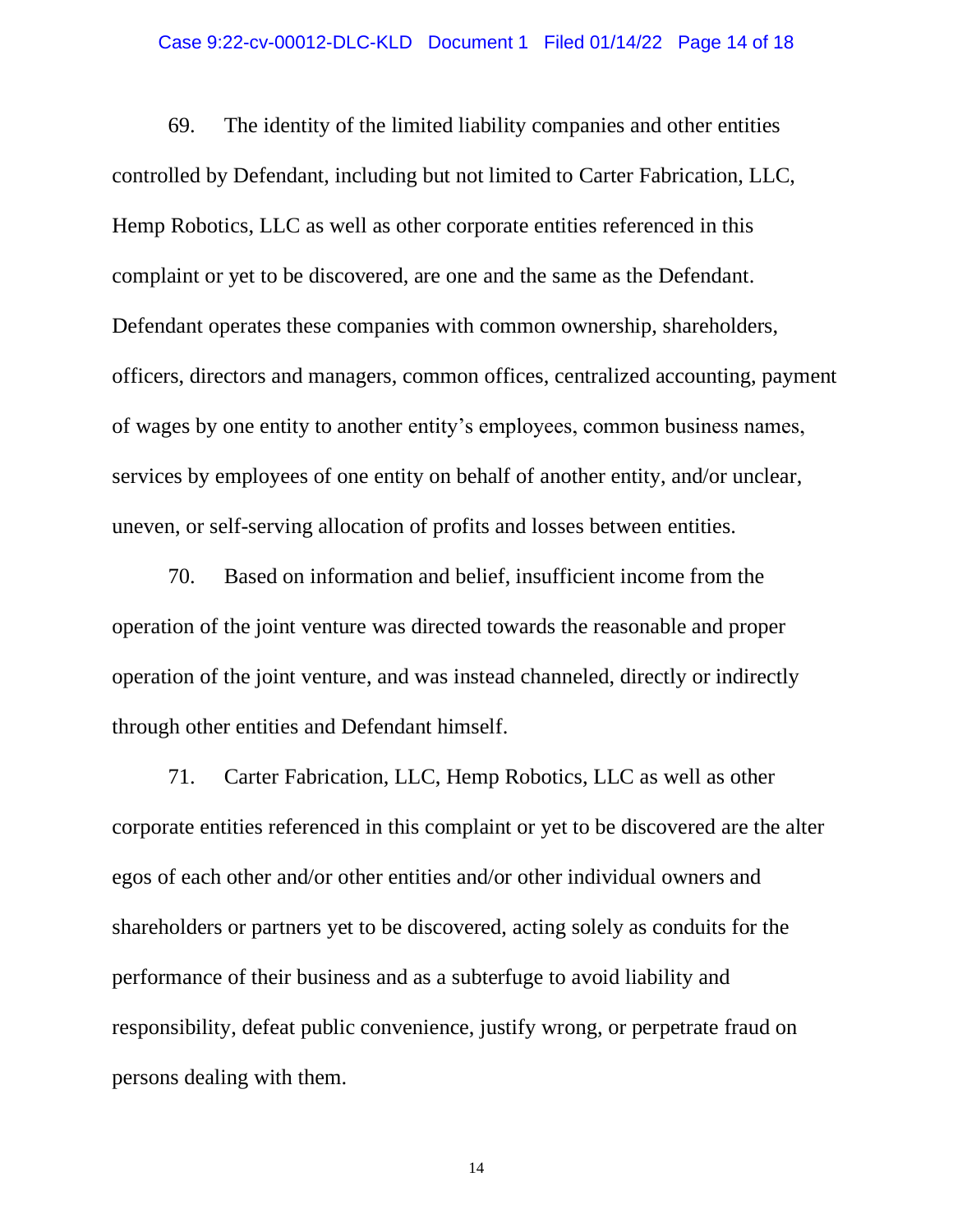72. The fabricated corporate boundaries and designations of Carter Fabrication, LLC, Hemp Robotics, LLC as well as other corporate entities referenced in this complaint or yet to be discovered should be disregarded, and Defendant should be held individually liable for all sums owed to Plaintiffs.

**H. Common Enterprise (All Plaintiffs and the similarly situated individuals Against Defendants)**

73. Plaintiffs and the similarly situated individuals incorporate by reference all other paragraphs as if set forth herein.

74. Upon information and belief, Defendant is the primary shareholder, director, managers, or affiliated/associated entities of, Carter Fabrication, LLC, Hemp Robotics, LLC as well as other corporate entities referenced in this complaint or yet to be discovered and many other any other unknown or other corporate entities yet to be discovered is Defendant. The primary purpose of these entities is avoiding liability and responsibility for the operation, ownership and management decisions Defendant and defeating public convenience and perpetuating fraud.

75. Upon information and belief, Defendant is the owner, primary shareholder, of numerous entities created under the laws of this and other states for the purpose of owning, managing, operating, and channeling income and profits from the joint venture and other enterprises.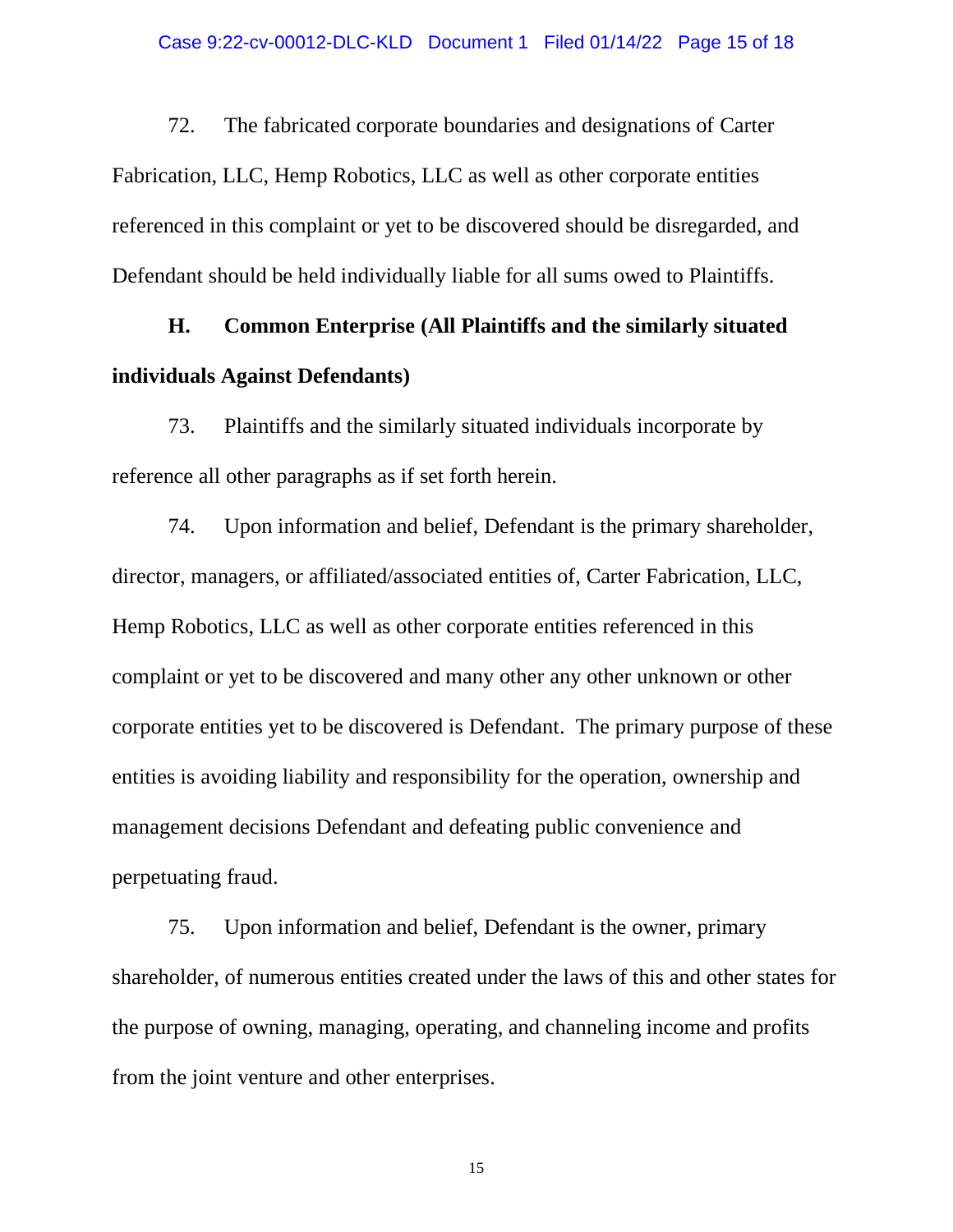#### Case 9:22-cv-00012-DLC-KLD Document 1 Filed 01/14/22 Page 16 of 18

76. Defendant and/or the other individual owners yet to be discovered, operate these companies and facilities as a common enterprise with common management, common employees, common offices, centralized accounting, payment of wages by one corporation to another corporation's employees, common business names, services by employees of one corporation on behalf of another corporation, and/or unclear allocation of profits and losses between entities.

77. Based on information and belief, insufficient income from Carter Fabrication, LLC, Hemp Robotics, LLC as well as other corporate entities referenced in this complaint or yet to be discovered was directed towards the reasonable and proper operation of the joint venture, and was instead channeled, directly or indirectly through other entities, to the Defendant.

78. The existence of the corporate defendants, and/or the other corporations yet to be discovered, as separate entities should be disregarded, and Defendant should be held liable for all sums owed to Plaintiffs.

**I. Punitive Damages (All Plaintiffs and the similarly situated individuals Against Defendants)**

79. Plaintiffs and incorporate by reference all other paragraphs as if set forth herein.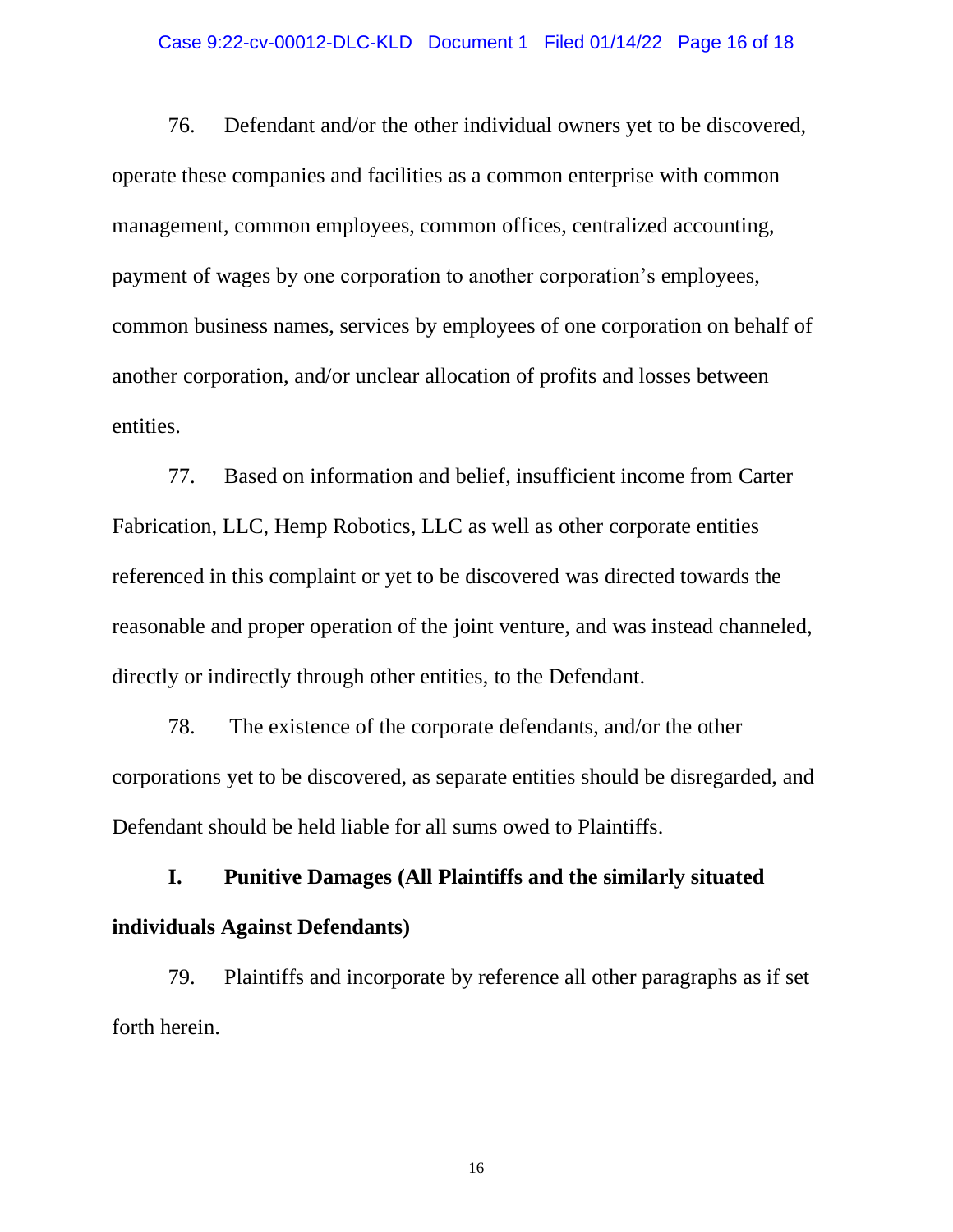#### Case 9:22-cv-00012-DLC-KLD Document 1 Filed 01/14/22 Page 17 of 18

80. Defendant is guilty of actual malice as, defined in § 27-1-221(2),

MCA, in that Defendant had knowledge of facts or intentionally, consciously, and recklessly disregarded facts that created a high probability of injury to Plaintiffs, and Defendant either deliberately proceeded to act in conscious, intentional or reckless disregard of the high probability of injury to Plaintiffs, or deliberately proceeded to act with indifference to the high probability of injury to Plaintiffs.

81. In order to prevent future repetition by Defendant or others, an award of punitive damages is appropriate to serve as a judicial exemplar of the consequences that befall those who act with a reckless failure to treat joint venture partners with the respect and care they deserve and that our society recognizes they are owed.

#### **PRAYER FOR RELIEF**

WHEREFORE, Plaintiffs respectfully request a judgment against Defendant as follows:

1. For compensatory damages caused by Defendant to Plaintiffs in an amount to be proven at trial;

2. For punitive damages as provided by law in a reasonable amount to be proven at trial;

3. For costs, interest, attorneys fees and pre-judgment interest as determined by the Court;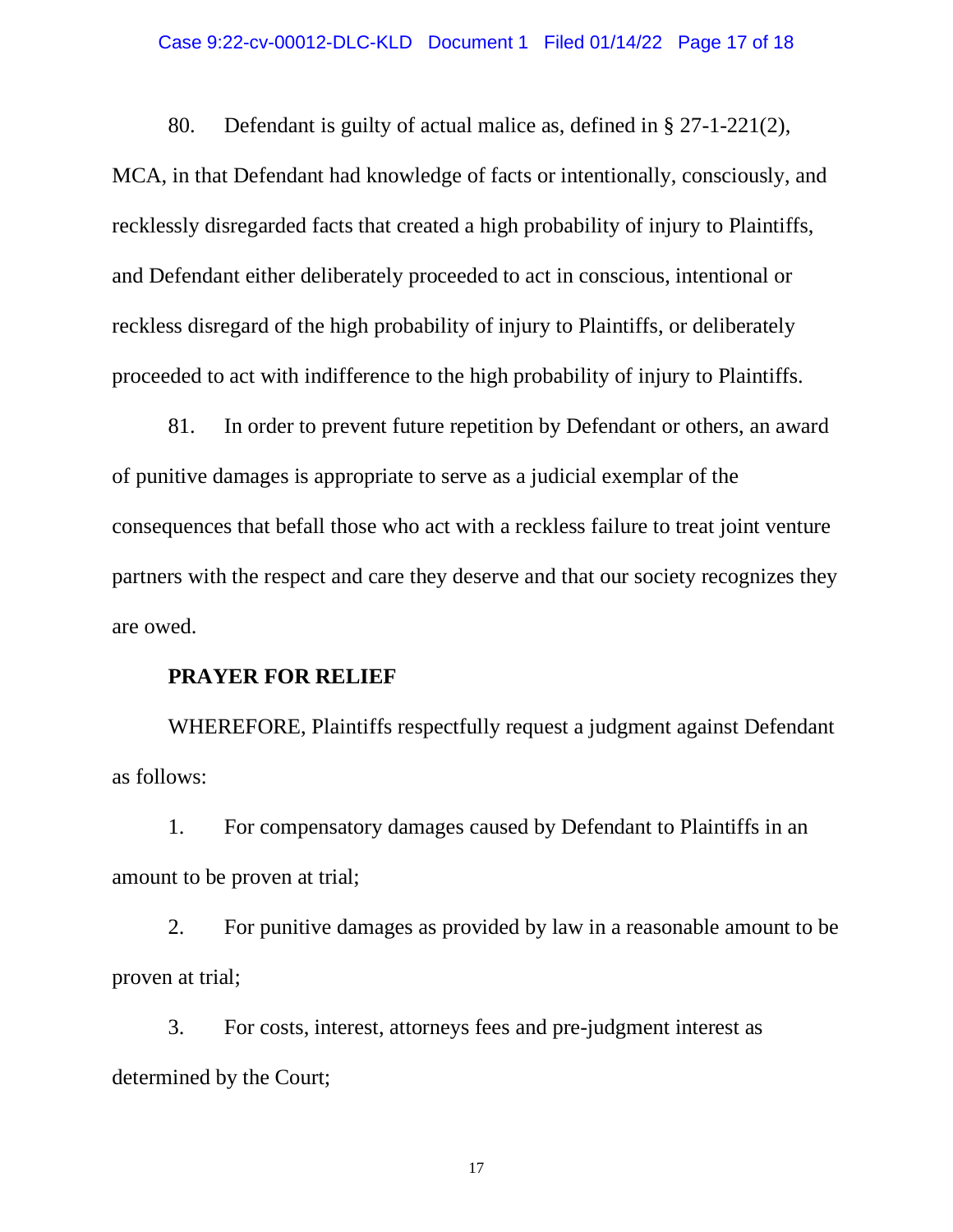- 4. For the imposition of a Constructive Trust; and
- 5. For any and all further legal or equitable relief as the Court deems just

and proper under the circumstances.

## **DEMAND FOR JURY TRIAL**

Plaintiffs demand trial by jury in this matter.

DATED this 14th day of January, 2022.

/S/ MICHAEL C. DOGGETT

MICHAEL C. DOGGETT

DOGGETT LAW OFFICES, P.L.L.C. MICHAEL C. DOGGETT Doggett Law Offices, P.L.L.C. 2120 S. Reserve St., #130 Missoula, MT 59801 (406) 442-1160 (Telephone) (406) 350-7856 (Facsimile) mike@doggettlawoffice.net Attorney for Plaintiff